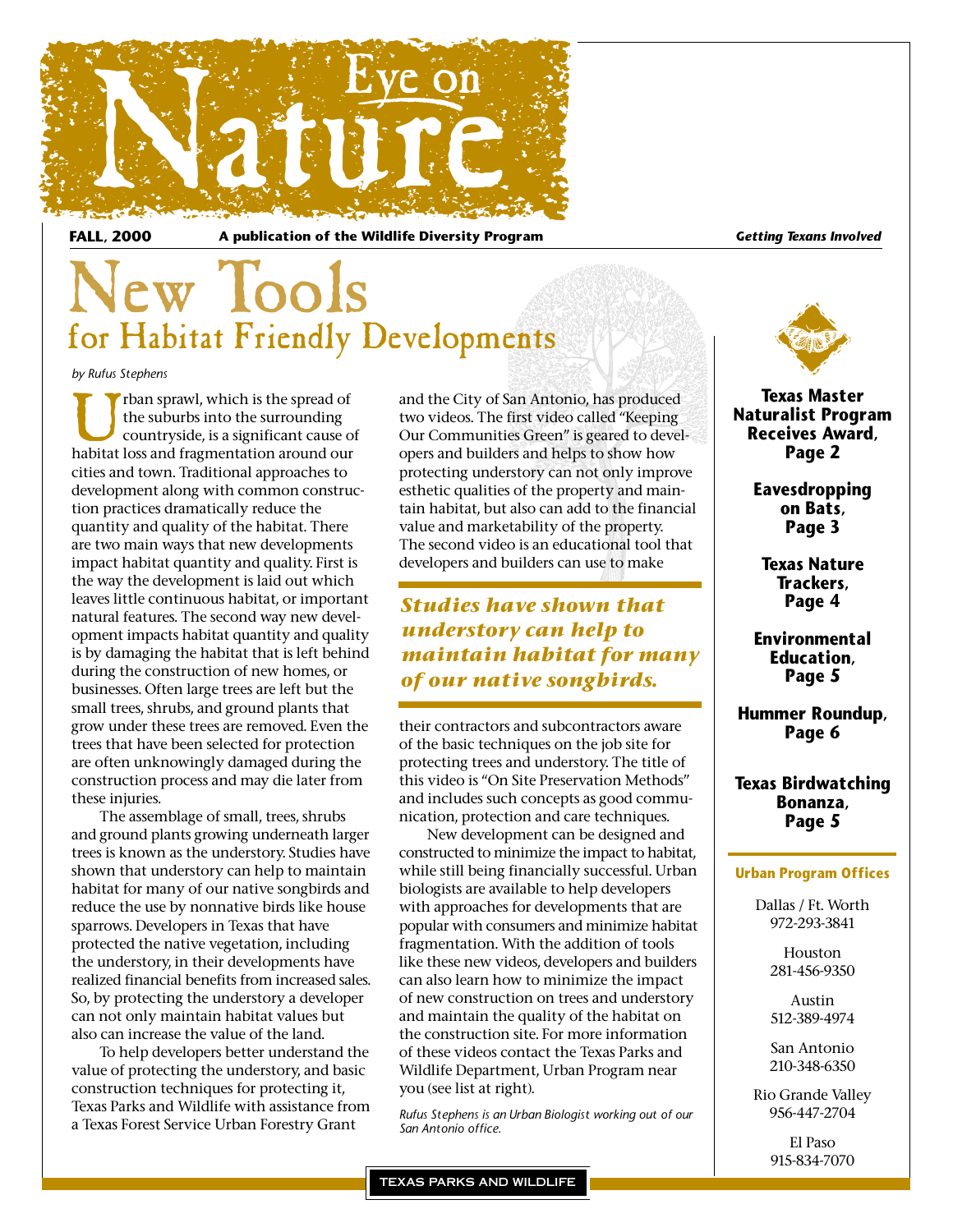### Texas Master Naturalist Program Receives National Award

*by Michelle Haggerty*

The Texas Master Naturalist Program became the 2000 recipient of the Wildlife Management Institute's Presidents' Award during ceremonies in Chicago, Illinois earlier this spring.

The program, jointly sponsored by Texas Parks and Wildlife and the Texas Agricultural Extension Service, strives to assemble a group of well-informed citizens who provide education, outreach and service toward natural resources within their communities. To date, the program has trained hundreds of volunteers, established six local chapters across the state and enhanced thousands of acres of wildlife habitat, as detailed in it latest report. The program has also claimed a coveted national award in recognition of its achievements.

The Presidents' Award honors a North American public agency division, office or collaboration that has demonstrated exceptional creativity and tenacity in effecting such a program. The Texas Master Naturalist program and its volunteers were selected for their unique approach, exceptional initiative, and widespread success in improving public understanding and appreciation of natural resources and resource management.

Since its inception in 1998, the program has racked up several significant achievements including the following:

- Six localized chapters of Texas Master Naturalist program have been formed including — Alamo Area chapter, Capital Area chapter, Cross Timbers chapter, Gulf Coast chapter, Hays County chapter and North Texas chapter other chapter expansions statewide are scheduled throughout the year 2000.
- Through the efforts of each chapter, the program has trained over 472 volunteers who contributed over 22,600 hours of service projects related to natural resources.
- These 472 volunteers have also obtained 2,950 advanced training hours.
- Through service projects, 4,000 acres of woodlands, rivers, ponds, prairies and lakes have been enhanced.

المحافظة والمعارض والمستردة

• Outreach and technical guidance efforts have educated over 25,000 adults, youth and private landowners by use of tours, exhibits and demonstrations.

The Texas Master Naturalist program increases volunteer capacity and leadership in local communities, while also enhancing public awareness of local ecosystems and natural resources. Since most of the existing Texas Master Naturalist chapters are located in major cities, they provide Texas' rapidly growing urban populations with a better understanding of conservation and improvement of natural resources. Texas Master Naturalists are definitely needed.

"The impact these volunteers are making in their local communities, in educating others, and in the overall future of Texas' natural resources is tremendous. The volunteers and their activities are what makes this program a success," said Michelle Haggerty, program coordinator.

Volunteers receive 40 hours of in-depth training by educators and specialists from universities, agencies, nature centers, museums and other organizations who donate their services. In return, volunteers contribute at least 40 hours of service in community education, demonstration and habitat enhancement projects while pursuing a minimum of 8 hours of advanced training in areas of special interest to them.

Statewide underwriters for the Texas Master Naturalist program include the ExxonMobil Corporation, Texas Utilities Company, and the Wary Charitable Trust.

For more information about how you can become a Texas Master Naturalist volunteer, call Michelle Haggerty at 979-458-2034 or visit the web site at www.tpwd.state.tx.us/native/volunteers/txmasnat/ or write to: Texas Master Naturalist Program, 111 Nagle Hall, Texas A&M University, 2258 TAMUS, College Station, Texas 77843-2258.

*Michelle Haggerty is Texas Master Naturalist Program Coordinator working out of our College Station offices.*

**2001 Great Texas Birding Classic Coming to an area near you for fun and conservation**

Dates are set and host cities selected for the fifth edition of the longest, wildest birdwatching tournament in the United States! The 2001 Great Texas Birding Classic starts April 20, 2001 in Jasper Texas with event registration and the Opening Ceremony. The event moves down the coast to Corpus Christi on April 26 with the V.I.P. Birding Tour and Community Appreciation Dinner. The Birding Classic wraps up the week in Mission with the Awards brunch and Closing Ceremony on April 29.

The Great Texas Birding Classic offers a unique opportunity for birders of every age and skill level. Categories include Roughwings competitors (8 – 13 years old), Gliders (14 – 18 years old), Adults (19 and over) and Seniors (65 and over). Teams compete for prizes in either the three individual sections of the coast or in all three sections for a chance at designating which coastal habitat projects will receive \$50,000 in Conservation Cash Grand Prizes. The real winners each year are the birds, with \$200,000 going to habitat conservation or wildlife viewing enhancement projects in the Birding Classics first four years.

Come join the fun and help preserve the unique opportunities that Texas has to offer birders. For more information about the Great Texas Birding Classic 2001, please call 1-888-TX-BIRDS or visit us on the web at www.tpwd.state.tx.us/gtbc/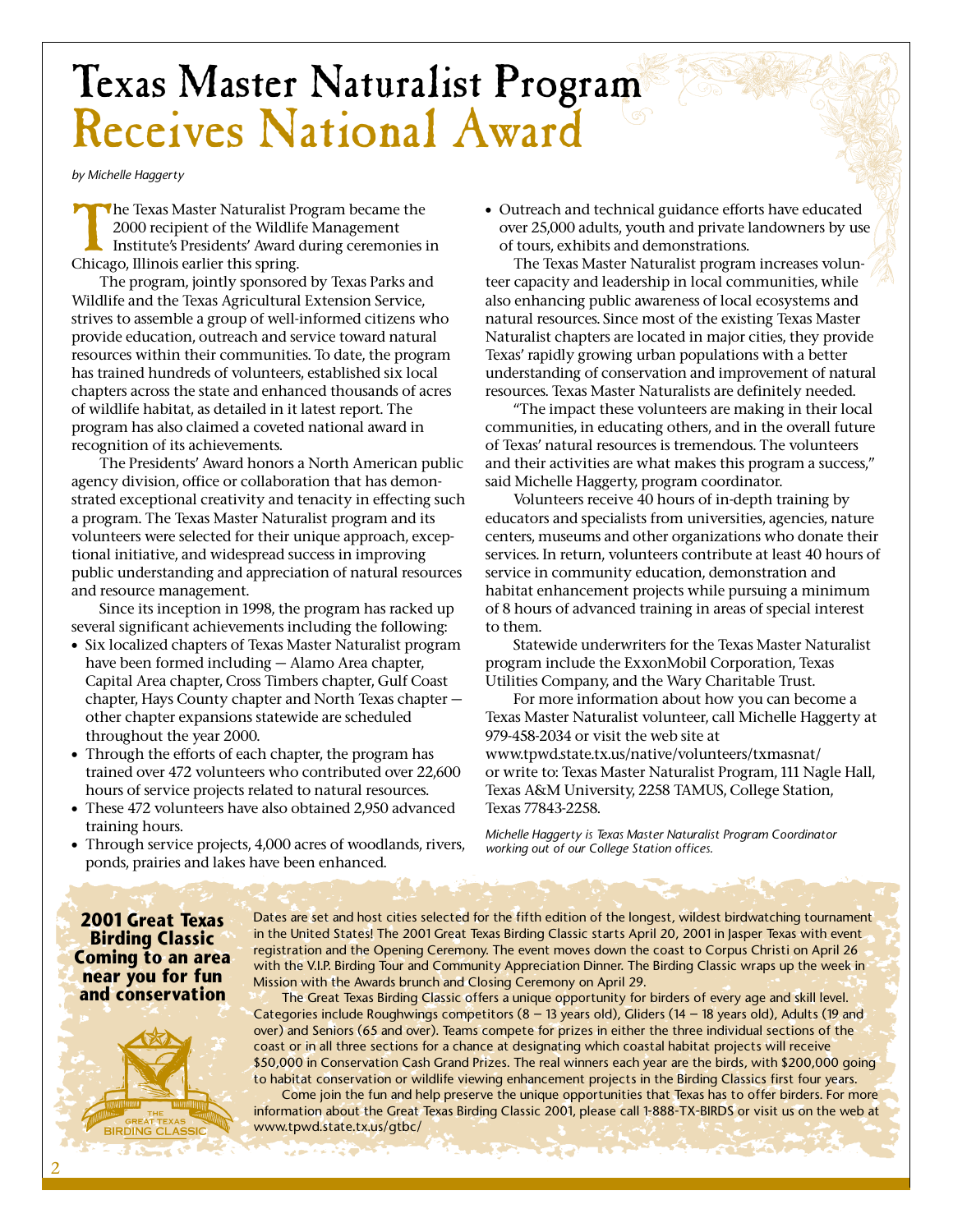# Eavesdropping on Bats

*by Annika Keeley*

**Because bats are small nocturnal**<br>creatures with voices above<br>human hearing range, most<br>people never realize that bats eat dinner creatures with voices above human hearing range, most in their backyard each night. But in fact, they feed around tree canopies in city parks, backyards, and the open country, flutter around street lights in pursuit of insects, forage high up in the open sky, or come in for a drink on the wing to creeks, lakes, and swimming pools. Often confused with birds at dawn, bats have more fluttery, erratic flight patterns.

Although bats can see quite well, they use echolocation to navigate and detect insects in the dark of the night. Emitting high-frequency calls between 20 and 80 kilohertz (kHz) and listening to the echoes reflected back from objects in their path, bats can "see" everything but color, and in total darkness they can detect obstacles as fine as a human hair. Since humans hear best at frequencies below five kHz (but can detect frequencies up to about 18 kHz) most bat echolocation calls are inaudible to us - even though they are as loud as a fire alarm! However, thanks to technology we are able to eavesdrop on bats. By listening in with a bat detector we are able to discover where and when bats are near.

*Although bats can see quite well, they use echolocation to navigate and detect insects in the dark of the night.* 

Bat detectors are small, hand-held devices that make the sounds in the 10 kHz to 200 kHz range audible. Some bat detectors are expensive, scientific instruments that – with a lot of experience – allow to identify bat species. However, there are some affordable detectors such as the MICROBAT\*, that

are well made, easy to use, and can serve to monitor bat activity.

When you turn on a bat detector you will realize that there are a lot of high frequency calls in our environment, produced by vegetation rubbing on clothes, grass crushing under your feet, by bats, other mammals, and many insects. Bat calls in the bat detector sound like a rhythmic series of clicks passing by. When bats are commuting, the rhythm is regular, however it changes when the bats are encountering objects or insects. A big brown bat, for example, that cruises along looking for insect produces 10-20 calls per second, but as it approaches an insect the frequency of clicks speeds up to 200 per second. It's called a 'feeding buzz' and sounds like a glass marble bouncing on glass table top. To describe the sounds emitted by the detector even scientists use terms like 'tick, tack, pjop, pjoup, and bwioeuuw'.

If you are interested in estimating bat activity and habitat use by bats in your neighborhood or on your property you can use a bat detector and apply the point transect methodology. Here is how it works:

*Select a walking route (transect). Designate stopping points that are evenly spaced out. Walk the transect once during the day to record the habitats present. Then walk the transect with a bat detector and flashlight at night (right after sunset).*

*point along the transect) can be calculated as an index of bat activity.* 

*With this method you can compare bat activity between years by always walking the transect in the same month, i.e. if you do the monitoring in July one year, repeat it in July the next year(s). To look at differences between habitats, walk the transects through different habitats in the same month of the same year. Or to compare bat activity between seasons,walk the transects at different times during the year. Bat activity will be greatest on warm nights from April to October but especially in south and east Texas, bats are also flying and feeding throughout the winter when temperatures stay above 50° F in the early evening hours.* 

*Echolocation is clearly one of the most fascinating aspects of the biology and behavior of bats. Bat detectors allow you to listen to this usually unnoticed aspect of night life – right in your backyard! Try it – and you will be richly rewarded.*

If you are monitoring for bats with a bat detector – I would love to hear about it! (Annika Keeley: 512-912-7052; Annika.Keeley@tpwd.state.tx.us).

\* For sale at Bat Conservation International: www.batcon.org; 1-800-538-BATS (2287).

*Annika Keeley is a Bat Biologist working out of our Austin offices.*

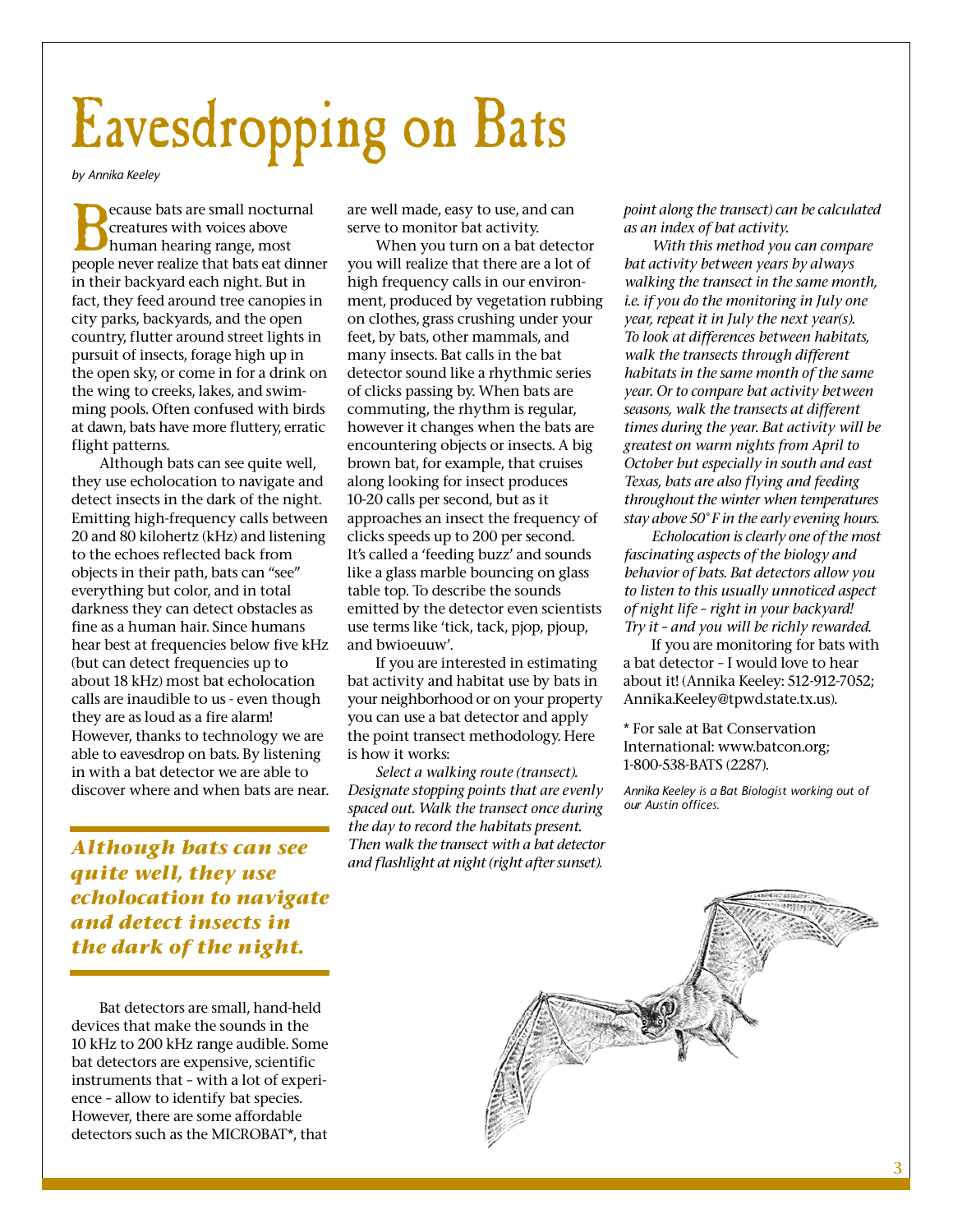# Texas Nature Trackers Volunteers Brave the Heat

*by Ann Miller*

**Over the summer the TNT**<br>office received some interes<br>ing stories from monitors<br>who braved the heat and wanted to office received some interesting stories from monitors share their experiences before they sent in data. One amphibian enthusiast told of a pond on her property in the eastern part of the state that had so many frogs that when she approached it, the WHOOSH of hundreds of frogs jumping into the pond all at once frightened her! She had never seen (or heard) frogs in that great a number! It took her several moments to realize what had happened. Data on this frog pond will be very interesting, especially over time. Will she have a similar frog population next year? The consistent data, sent by our monitors over time, are valuable tools to help us understand population trends and environmental factors affecting our wildlife.

When Jim Mills called to change his address on our database, he told us about stopping highway traffic to save a Texas horned lizard crossing Hwy 87 in Big Spring. We don't ever want our monitors to put themselves in danger, but Jim just couldn't help saving this "horny toad." He told us of only seeing 3 Texas horned lizards on his 10 acres outside of Big Spring this past year when, in the '50s and '60s, there was an abundance of "horny toads." Jim took pictures of a horned lizard on his property this year to show his grandkids. He will show them the real thing when they come to visit. Jim still has populations of native red ants and no fire ants, yet. The causes for the declines in Texas horned lizard populations are still a mystery, but the data our monitors are sending us will help us to solve it. Thanks to all our monitors who have figured out ways to deal *safely* with the Texas heat and still give us important data!

### **Get Ready! Monarch Migration is Upon Us!**

An exciting part of fall for many Texas nature enthusiasts is the amazing monarch migration! We eagerly watch for the first monarchs to light on our frostweed or blue mist flowers on their trip to Mexico. TNT's summer teacher intern, Mary Kennedy, who has been very active in Monarch Watch, and whose students have won awards for their monarch science fair projects, worked with Bill Calvert and our staff to create a new publication titled *Texas Monarch Watch*. This publication gives monarch monitors the background they need to identify monarchs and Texas milkweed species, understand the need for data about monarchs, and learn various ways they can participate in scientific research on monarchs. The fall monarch migration is at hand! If you are interested in documenting this awesome migration through Texas and want to receive this publication, please fill out and return the form on page 5. Or, if you have internet access, you can download the entire document as well as our other monitoring packets. Go to www.tpwd.state.tx.us/nature/ education/tracker/



### **Swallow-tailed Kites**

During 1998-1999, over 200 observers contributed sightings of the Swallowtailed Kite for our Watch program. These observers also led us to two active kite nests which constituted 40% of the documented nests of this species in Texas since about 1911. It helps to have more eyes watching the skies for this rare and declining raptor.

### **Project Prairie Birds**

Project Prairie Birds is a citizen science project designed to answer basic questions about the wintering habits of grassland birds in Texas and the Southeastern U.S. During the field season of winter 1998-1999, over 50 volunteers in Texas alone surveyed 116 areas and counted 987 individual grassland birds of 26 species. They also collected vegetation data to correlate with the presence or absence of these grassland birds. These observers contributed almost 550 hours of field work. For more information on birding projects, please visit the Birding Page under Nature at www.tpwd.state.tx.us

### **Don't forget!**

Please mail in your monitoring data for Texas Horned Lizard Watch and Texas Amphibian Watch by Nov. 1st. Mussel monitors may send in their data as they complete each monitoring event.

Review safety precautions listed in each monitoring packet and always be alert to any possible hazards in the field. We want all our monitors to have a safe and productive monitoring experience.

### **TNT Monitoring Workshops**

The TNT staff is preparing now for workshops being scheduled for next spring and summer. (Check our web site for workshop updates.) The final workshops for 2000 are: **Aug. 19th -** Texas Mussel Watch in Waco at the Cameron Park Zoo **Sept. 16th -** Texas Amphibian Watch in Brownsville

**Oct. 13th -** TNT for Teachers at the CAST conference in College Station **Oct. 29th -** TNT for the Texas Master Naturalists Annual Meeting

For information about these workshops, contact Ann Miller at 512-912-7025 or ann.miller@tpwd.state.tx.us

*Ann Miller is a coordinator of Texas Nature Trackers working out of our Austin office.*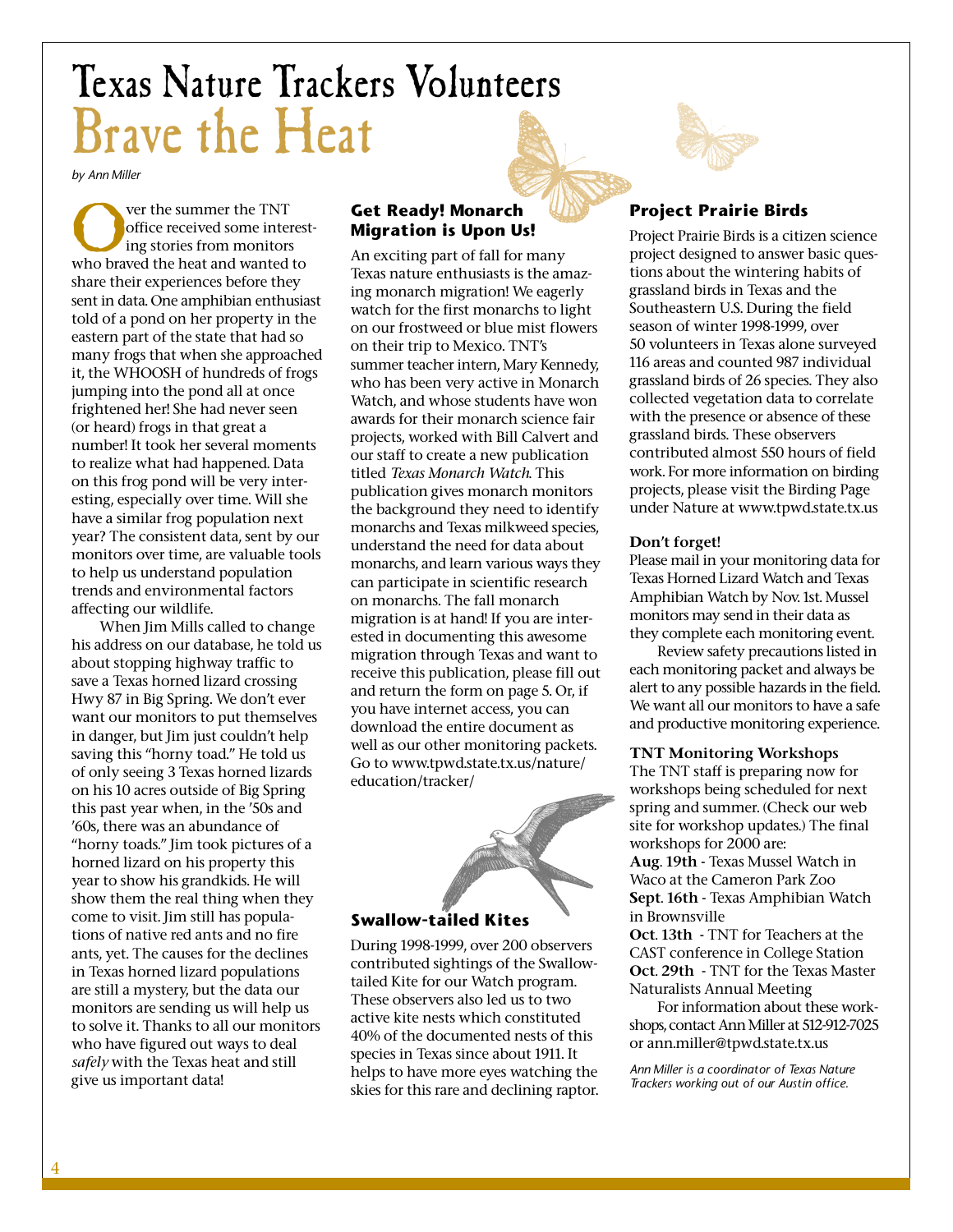### Environmental Education

*by Chuck Kowaleski*

**M** ost of us learned to enjoy the<br>delights of the outdoors<br>through the actions of a<br>mentor. This mentor was often a family delights of the outdoors through the actions of a member or friend who loved the outdoors. Through their guidance we delighted in observing plants and animals in their natural habitats that were but a few steps from our own back door. We used books and television shows to increase our own knowledge and answer questions that puzzled us.

Unfortunately, this is no longer the case. Most children now live in cities. Their mentor is a narrator and their observations are often done in front of a TV instead of in the woods. The habitats they see are on different continents thousands of miles away.

What can we do about this? We can take the time to introduce children to the natural world around them. First, get them interested in nature through programs like Outdoor Kids, Project WILD or Rare and WILD. Then take them to any of almost 125 Texas State Parks and encourage them to ask



questions on what they find. You'll be amazed how much both of you learn! I guarantee that the time spent introducing your children to the natural world will be most satisfying you'll ever spend together!

Check out the wealth of information on Texas State Parks, plants, animals and environmental education programs and materials at our web site: www.tpwd.state.tx.us or call us at 800-792-1112 for more information on a specific subject.

*Chuck Kowaleski is Project WILD Coordinator working out of our Austin office.*

#### **Endangered and Threatened Animals of Texas** *by Linda Campbell*

With 165 color photos and information on 36 species in Texas listed as endangered or threatened by the U.S. Fish and Wildlife Service, this handsome book features a description of each animal, its habitat and life history, reasons for its decline, recovery efforts on its behalf, and resources for more information and public involvement.

To order, call Mark Klym at 512-389-4644.



TNT Response Form – Fill out and mail to: Texas Nature Trackers 3000 IH 35 South, Suite 100 Austin, TX 78704

Please send me the Texas Monarch Watch Monitoring Packet (free)

Check the names of projects for which you would like more information. We will mail brochures about the following projects. Or view information about the projects on our web site: www.tpwd.state.tx.us/nature/education/tracker/

- \_\_\_ Texas Amphibian Watch \_\_\_ Swallow-tailed Kite Project
- \_\_\_ Texas Mussel Watch \_\_\_ Hummingbird Roundup
- \_\_\_ Texas Monarch Watch \_\_\_ Mid-winter Bald Eagle Survey

Name \_\_\_\_\_\_\_\_\_\_\_\_\_\_\_\_\_\_\_\_\_\_\_\_\_\_\_\_\_\_\_\_\_\_\_\_\_\_\_\_\_\_\_\_\_\_\_\_\_\_\_\_\_\_\_\_\_\_\_\_\_\_\_\_\_

Street Address \_\_\_\_\_\_\_\_\_\_\_\_\_\_\_\_\_\_\_\_\_\_\_\_\_\_\_\_\_\_\_\_\_\_\_\_\_\_\_\_\_\_\_\_\_\_\_\_\_\_\_\_\_\_\_\_\_\_\_\_

City, State, Zip\_\_\_\_\_\_\_\_\_\_\_\_\_\_\_\_\_\_\_\_\_\_\_\_\_\_\_\_\_\_\_\_\_\_\_\_\_\_\_\_\_\_\_\_\_\_\_\_\_\_\_\_\_\_\_\_\_\_\_\_

E-mail address (if applicable) \_\_\_\_\_\_\_\_\_\_\_\_\_\_\_\_\_\_\_\_\_\_\_\_\_\_\_\_\_\_\_\_\_\_\_\_\_\_\_\_\_\_\_\_\_\_\_\_\_\_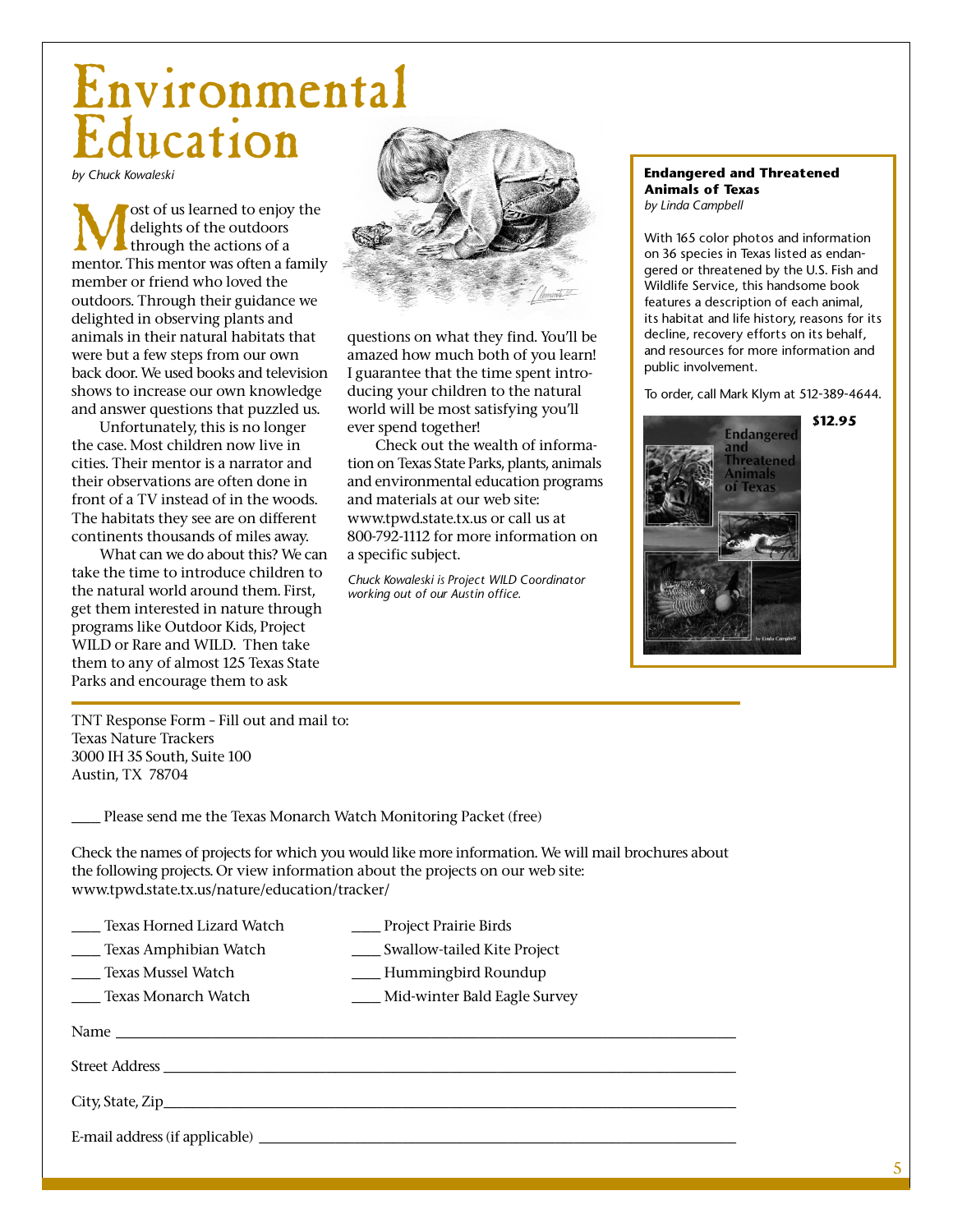# Texas Hummingbird Roundup – Sixth Year Brings New Growth

*by Mark Klym*

**Texas has the most diverse<br>
hummingbird population of<br>
any state in the union, and da<br>
from six years of backyard surveys is** hummingbird population of any state in the union, and data helping us to better understand their ecology and behavior. Hummingbird watchers from across the state continue to send in reports establishing new county records, reporting new and interesting behavior and important bird habitat notes.

Established in 1994 to provide Texans with a way of becoming involved in the resource and to provide researchers and managers with valuable information on our hummingbird resources, the Texas Hummingbird Roundup is an annual survey by backyard bird enthusiasts just like you. Spending only a few hours each week, these volunteers provide population, behavior and environmental information to Parks and Wildlife biologists. In exchange for this information, Parks and Wildlife staff summarize the data and compile it into an annual

newsletter and other educational materials to help the volunteers and other Texans enjoy these flying jewels more.

With the coming of fall, hummingbird numbers peak and excitement around the feeders builds. Many Texans miss a real bonus of our southern weather by taking their feeders down immediately after the peak of fall migration. With the mild winters Texas enjoys relative to the rest of North America, hummingbirds from across the United States and Canada may make Texas their winter residence. This is the only time of the year that some of the west coast migrants frequent Texas.

There is no reason to take hummingbird feeders down during the winter. The concern used to be that by not taking the feeder down we would encourage hummingbirds to spend the winter in an area they were not supposed to be in. Simple observation disproves this, since often feeders

are still up when large numbers of hummingbirds leave. Your feeder will provide food for a winter visitor and possibly the enjoyment of unexpected guests over the winter months!

To learn more about hummingbirds in Texas, why not join the Texas Hummingbird Roundup? Send a \$6.00 donation to: Hummingbird Roundup 4200 Smith School Road Austin, TX 78602.

*Mark Klym is coordinator of the Texas Hummingbird Roundup working out of our Austin office.*



The Wildlife Diversity Program sends out a number of newsletters each year relating to specific interests and activities within the program. Some of these newsletters are listed below. Please indicate those you would like more information about and whether you prefer to receive printed or electronic (e-mail) information. Mail to: Texas Parks and Wildlife, Wildlife Diversity Program, 4200 Smith School Road, Austin, Texas 78744-3291.

| Eye on Nature                  |
|--------------------------------|
| Hummingbird Roundup            |
| Partners in Flight             |
| <b>Texas Nature Trackers</b>   |
| Attwater's Prairie Chicken     |
|                                |
|                                |
|                                |
|                                |
| E-mail address (if applicable) |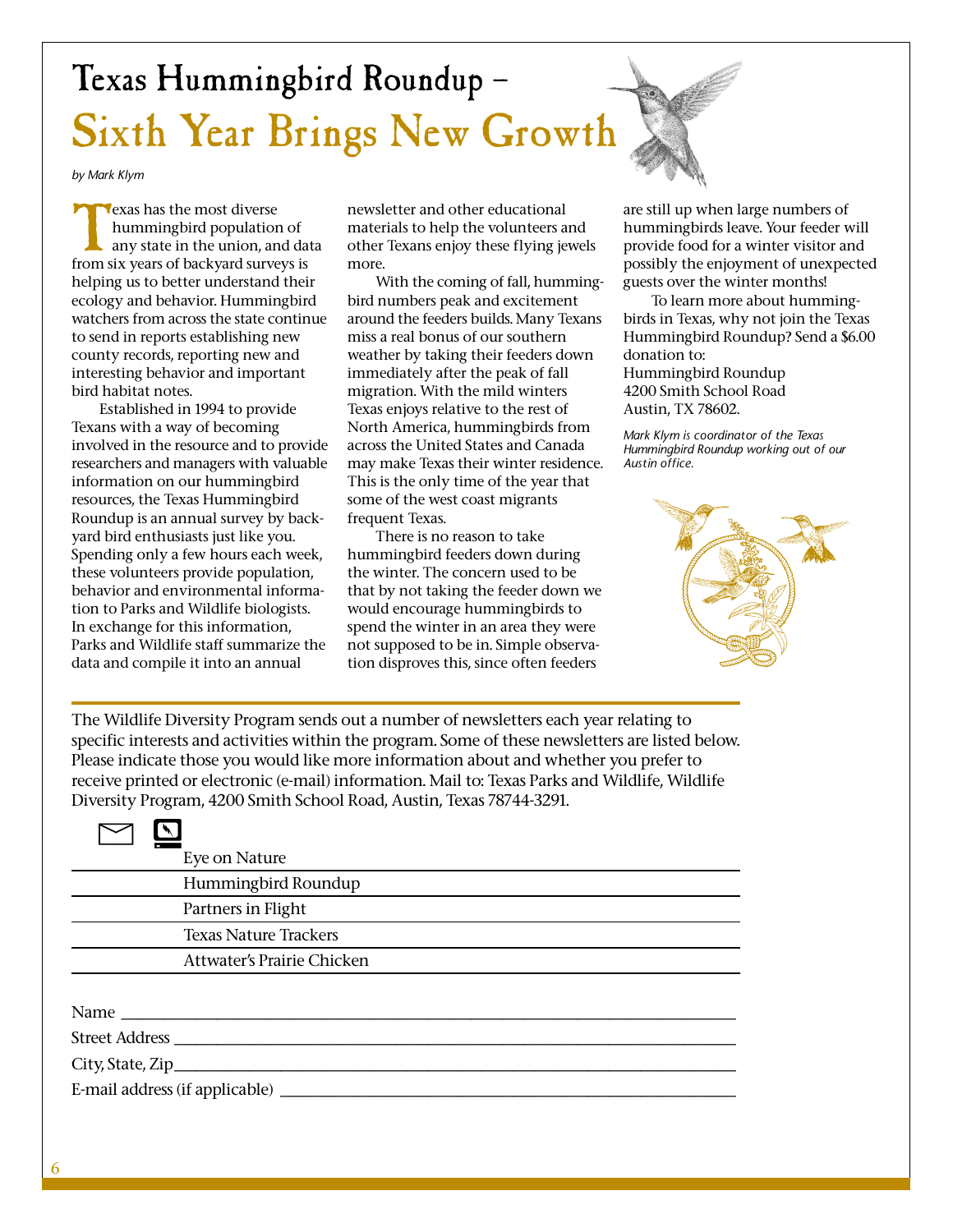### New "Texas Birdwatching Bonanza" offers chance of a lifetime Birding Package!

*by Matt Dozier*

Texas Parks and Wildlife has launched a new program to raise money for habitat conservation and restoration in Texas. "The Texas Birdwatching Bonanza" is an exciting opportunity to win a package of three spectacus<br>Texas bi habitat conservation and restoration in Texas. "The Texas Birdwatching Bonanza" is an exciting opportunity to win a package of three spectacular Texas birdwatching trips while contributing to the conservation of our precious natural resources. All proceeds will fund Texas Parks and Wildlife avian habitat conservation projects. The package will include trips to see:

### **Lower Rio Grande Valley Specialties** *January 2001*

Ted Eubanks of Fermata, Inc. will be your guide as you explore the most biologically diverse area in the continental United States. Subtropic, temperate, coastal and desert influences come together here at the most southern tip of Texas, creating an ideal situation for species diversity.

Over 400 species, including neotropical migratory birds, shorebirds, raptors, and waterfowl, can be found in the Lower Rio Grande Valley.

### **Spring Migration in the Upper Texas Coast and Pineywoods**  *April 2001*

Bob Behrstock of Fermata, Inc. will be your guide for the second leg of your Texas birding adventure. Spring migration on the upper Texas coast is famous for the incredible numbers of colorful neotropic migrants that stop to rest and refuel on the coastal plain.

You will also see dozens of species of shorebirds, gulls and terns. Visit the Pineywoods to find the eight species of woodpecker that are possible.

### **Davis Mountains and Big Bend Region** *September 2001*

Greg Lasley of Victor Emanuel Nature Tours will be your guide on this tour of the Texas Trans-Pecos. Desert mountain ranges are the dominant feature of this area and the mixture of desert, grassland and woodland provide an incredible diversity of habitats and birds.

Many species found in the mountainous Trans-Pecos are not regular elsewhere in Texas or the United States.

The deadline for entering is midnight the evening of November 1. For complete



rules and more information, or to receive entry forms, call us toll-free at **1-888-TXBIRDS** (892-4737) or visit us on the web at : www.tpwd.state.tx.us/bonanza/

*Matt Dozier is Great Texas Birding Classic Development Coordinator working out of our Austin office.*

Six other winners will also be drawn to each receive a free weekend at one of the following locations:

#### **The Brown Pelican Inn**  *South Padre Island*

The Brown Pelican Inn offers some of the finest accommodations in South Texas. Enjoy three nights amidst beautiful beaches and great coastal birding.

### **Cayman House Bed and Breakfast** *Rockport*

Cayman House offers comfort and convenience in a tranquil, secluded setting. Enjoy two nights and a half-day birding tour with Coastal Bend Birders.

### **Hoopes' House Bed and Breakfast** *Rockport*

Enjoy three nights at this elegant but casual B&B located within an easy drive of some of the best birding spots on the central Texas coast.

### **The Inn at Chachalaca Bend** *Los Fresnos*

Over 40 acres of natural landscaping and the chance to view hundreds of species of birds. Enjoy three nights of South Texas hospitality along with gourmet breakfasts and some of the best birding in South Texas.

### **The Inn at El Canelo** *Raymondville*

The hacienda-style Inn at El Canelo Ranch greets you with a view of its graceful buildings and swaying palm trees. Enjoy two nights at this deluxe bed and breakfast with some of South Texas' best birding on site.

### **The Queen Anne Bed and Breakfast**  *Galveston Island*

Enjoy a three-night stay at the elegant Queen Anne on historic Galveston Island. This beautiful Victorian home is a wonderful place to relax after enjoying some of the best coastal birding in Texas. Enjoy gourmet breakfasts served with gracious southern charm.